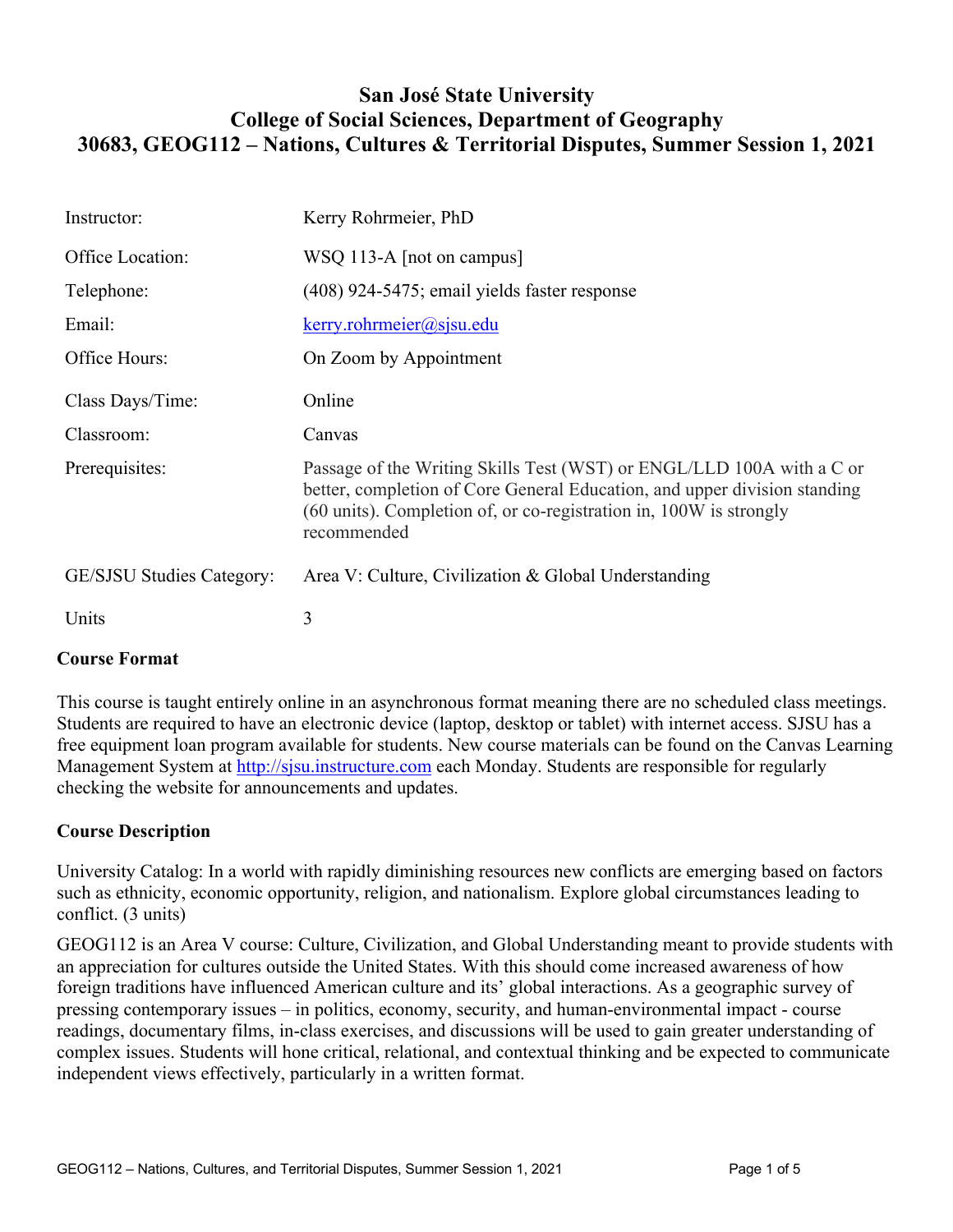#### **GE Learning Outcomes (GELO)**

Upon successful completion of this GE course, students will be able to:

- GELO 1) Compare systematically the ideas, values, images, cultural artifacts, economic structures, technological developments, and/or attitudes of people from more than one culture outside the U.S.
- GELO 2) Identify the historic context of ideas and cultural traditions outside the U.S., and how they have influenced American culture.
- GELO 3) Explain how a culture outside the U.S. has changed in response to internal and external pressures.

## **Required Texts/Readings**

MLK Library subscribes to *CQ Researcher*. All required journal article readings are available for free online with student login.

### **Course Requirements and Assignments**

SJSU classes are designed such that to be successful, it is expected students will spend, for each unit of credit, a minimum of 45 hours over the length of the course (normally three hours per unit per week) for instruction, preparation/studying, or course related activities, including but not limited to internships, labs, and clinical practica. Other course structures will have equivalent workload expectations as described in the syllabus.

- Active online participation is **weekly assignments** is imperative to your overall grade in this online course (51% of your total grade), and so frequent discussion and engagement on Canvas is expected each week. In addition to posting individual assigned content in the forums you must read through fellow classmate posts and reply to at least two classmate responses per topic (GELO 1).
- **Student groups** will be tasked to lead an assigned CQ Researcher article (GELO 3). This will include preparation of summary slides on the reading along with supplementary materials to enhance said content. Once the online discussion forum goes live the student groups are responsible for not just adding individual responses, but also to moderate classmate posts. This includes commentary or further questioning. At the end of the week the student group will email a recap to the instructor. Students in the group earn the same grade unless the instructor is notified early on that members are not contributing equally.
- Links to several academy award winning **documentary films** are posted to complement readings. Twice during the term, you are to demonstrate in writing how you have thought critically about narratives or images shown on the film and how it relates to global geography and the social sciences (GELO 2). Each essay must be three typed pages (double-spaced, 12-point Times New Roman font, with 1" margins on all sides) summarizing new facts gained along with a thought-provoking critique. Film essays must include a word count noted at the end [750 words minimum].
- A **Review Article** is a concise paper usually written by an editor that summarizes, compares, and contrasts all recent findings on a specific topic or theme. Create a 500-word review article,  $+$  or  $-$  25 words, tying together any two CQ Research articles assigned this term (GELO 1). Your article must be one typed page (single-spaced, 12-point times new roman font with no more than 1" margins on all sides).

### **Final Examination**

The final exam is a two-part essay question. What you have gained from this course, and how will a global understanding apply to your postgraduate goal(s)? (GELO 2). Cite specific learning examples to support your argument.

### **Grading Information**

Success in this course is based on the expectation that students will spend, for each unit of credit, a minimum of 45 hours over the length of the course (normally three hours per unit per week) for instruction, preparation/studying, or course related activities.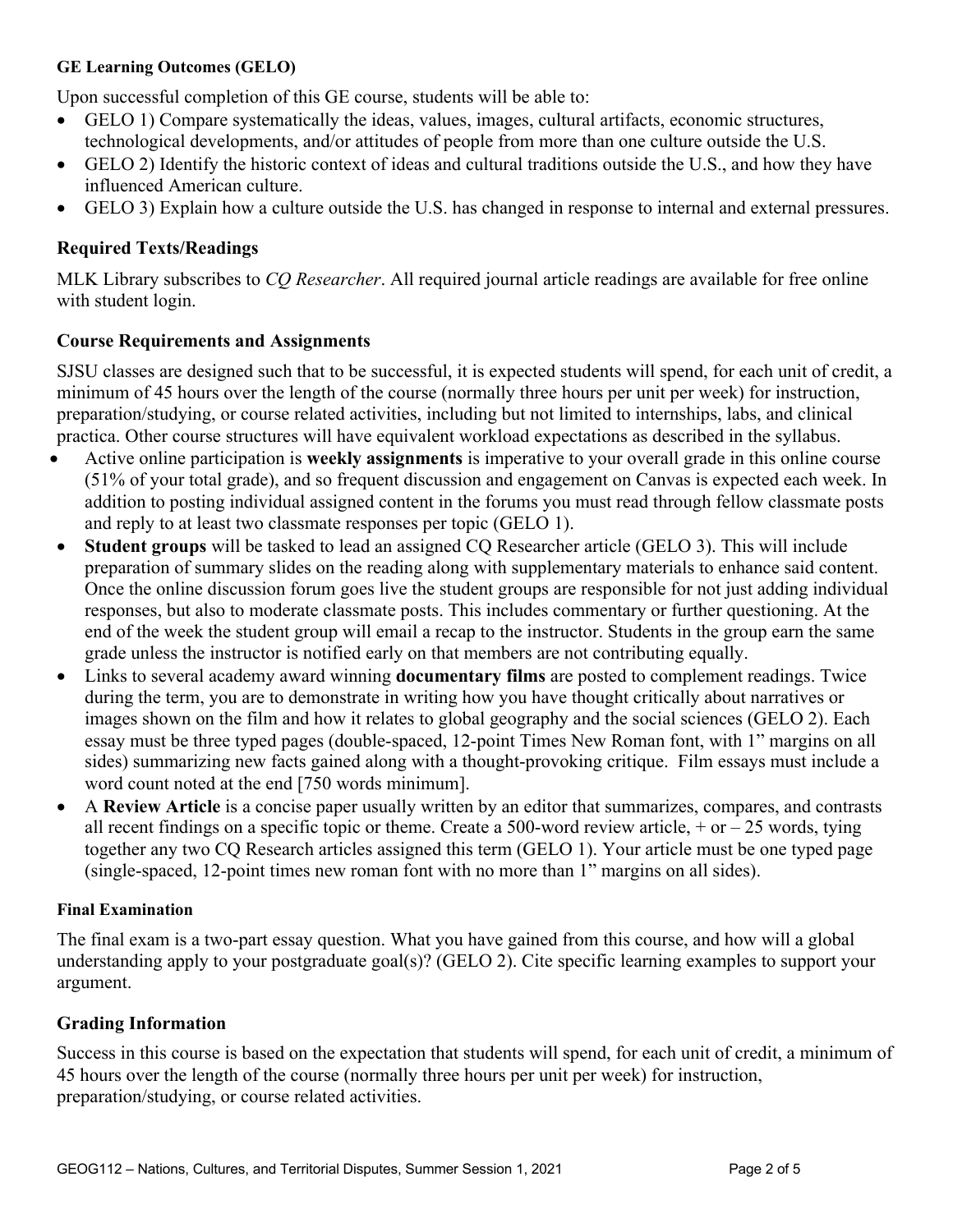|                                                      | <b>Points Possible</b> |
|------------------------------------------------------|------------------------|
| 16 Assignments                                       | $480(30)$ pts each)    |
| Student Group (presentation, facilitation and recap) | 100                    |
| Film Essay 1                                         | 50                     |
| Film Essay 2                                         | 50                     |
| <b>Review Article</b>                                | 200                    |
| Final Exam                                           | 110                    |
| <b>TOTAL</b>                                         | $1,\!000$              |

#### **SCALE:**

| $A+ = 98\%$           | $A = 94-97\%$   | $A = 90-93\%$        |
|-----------------------|-----------------|----------------------|
| $B_{+} = 87 - 89\%$   | $B = 84 - 86\%$ | $B = 80-83\%$        |
| $C_{\pm} = 77 - 79\%$ | $C = 74-76\%$   | $C = 70-73\%$        |
| $D_{+} = 67 - 69\%$   | $D = 60 - 66\%$ | $D = 51 - 59\%$      |
|                       |                 | $F = \frac{50\%}{6}$ |

All students have the right, within a reasonable time, to know their academic scores, to review their gradedependent work, and to be provided with explanations for the determination of their course grades. In keeping with this policy, and to making grading responsive. All assignments are due as stated on the Course Schedule and Canvas. **Late work is not accepted.** Please save all your work until after you have checked your final course grade. Then if you have questions about your final grade, you can bring in past work, and if necessary, corrections can be made.

#### **Grading Information for GE**

Passage of the Writing Skills Test (WST) or ENGL/LLD 100A with a C or better (C‐ not accepted), and completion of Core General Education are prerequisite to all SJSU Studies courses. Completion of, or coregistration in, 100W is strongly recommended. A minimum aggregate GPA of 2.0 in GE Areas R, S, & V shall be required of all students.

#### **Academic Dishonesty**

Plagiarism in any form is unacceptable and will merit a 0 for the assignment. Students who are suspected of cheating during an exam will be referred to the Student Conduct and Ethical Development office and depending on the severity of the conduct, will receive a zero on the assignment or a grade of F in the course. Grade Forgiveness does not apply to courses for which the original grade was the result of a finding of academic dishonesty.

#### **University Policies**

Per University Policy S16-9 *(http://www.sjsu.edu/senate/docs/S16-9.pdf)*, relevant university policy concerning all courses, such as student responsibilities, academic integrity, accommodations, dropping and adding, consent for recording of class, etc. and available student services (e.g. learning assistance, counseling, and other resources) are listed on Syllabus Information web page (http://www.sjsu.edu/gup/syllabusinfo), which is hosted by the Office of Undergraduate Education. Make sure to visit this page to review and be aware of these university policies and resources.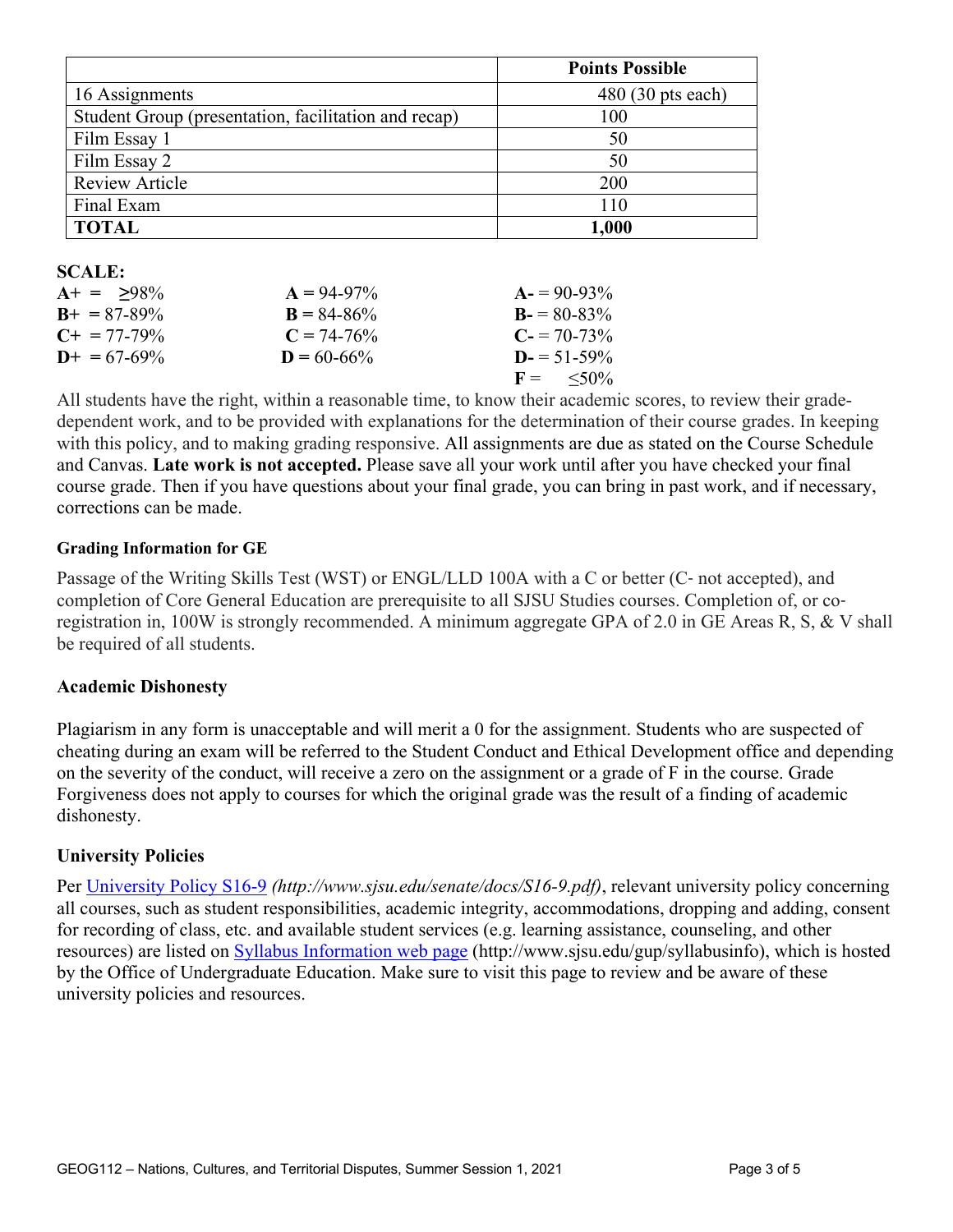# **GEOG112 – Nations, Cultures & Territorial Disputes Course Schedule**

This schedule is subject to change with fair notice. Changes will be posted online under Announcements. All readings are from *CQ Researcher* available for free through the MLK website. Films will be linked to the course canvas website.

| <b>Date</b> | <b>Topics, Readings, Assignments</b>                                                            |
|-------------|-------------------------------------------------------------------------------------------------|
| June 1      | Familiarize yourself with the Canvas webpage, meet your groupmates, review the syllabus,        |
|             | check out all assignments and due dates, locate the readings on MLK Library and locate          |
|             | background materials in the Canvas 'Files' tab                                                  |
|             | <b>Assignment 1: Introductions</b>                                                              |
| June 2      | THEME 1: LARGE-SCALE THREATS TO HUMANITY                                                        |
|             | Reading "The New Arms Race" 2020                                                                |
|             | <b>Assignment 2: Discussion Forum</b>                                                           |
| June 3-4    | Reading "Climate Change and Health" 2019 (Group A)                                              |
|             | <b>Assignment 3: Discussion Forum</b>                                                           |
|             | Film: <i>Chasing Ice</i> – if you choose to write on this film for one of the two required film |
|             | essay assignments then it is due at 11:59pm on 6/4                                              |
| June $5-6$  | Reading "Cyberwarfare" 2020 (Group B)                                                           |
|             | <b>Assignment 17: Discussion Forum</b>                                                          |
| June 7-8    | THEME 2: U.S. TRADE & GLOBALIZATION                                                             |
|             | Reading on "Pandemic Economy" 2020 (Group C)                                                    |
|             | <b>Assignment 4: Discussion Forum</b>                                                           |
|             | Film: American Factory - if you choose to write on this film for one of the two required        |
|             | film essay assignments then it is due at $11:59$ pm on $6/8$                                    |
| June 9-10   | Reading "U.S. Foreign Policy in Transition" 2019 (Group D)                                      |
|             | <b>Assignment 5: Discussion Forum</b>                                                           |
| June 11-12  | Reading on "European Union at a Crossroads" 2019 (Group E)                                      |
|             | <b>Assignment 6: Discussion Forum</b>                                                           |
| June 13-14  | THEME 3: BORDER POLICY                                                                          |
|             | Reading "Global Migration" 2020 (Group F)                                                       |
|             | <b>Assignment 7: Discussion Forum</b>                                                           |
|             | <b>Assignment 8: Immigration Interview</b>                                                      |
|             | Film: Which Way Home – if you choose to write on this film for one of the two required          |
|             | film essay assignments then it is due at $11:59$ pm on $6/14$                                   |
| June 15-16  | THEME 4: TURMOIL IN THE MIDDLE EAST                                                             |
|             | Reading "Israeli-Palestinian Conflict" 2018 (Group G)                                           |
|             | <b>Assignment 9: Discussion Forum</b>                                                           |
| June 17-18  | Reading "Saudi Arabia's Uncertain Future" 2018 (Group H)                                        |
|             | <b>Assignment 10: Discussion Forum</b>                                                          |
|             | Film: The Square – if you choose to write on this film for one of the two required film         |
|             | essay assignments then it is due at $11:59$ pm on $6/18$                                        |
| June 19-20  | Reading 'US-Iran Relations" 2019 (Group I)                                                      |
|             | <b>Assignment 11: Discussion Forum</b>                                                          |
| June 21-22  | Reading on the Electoral College, 2019 (Group J)                                                |
|             | <b>Assignment 12: Discussion Forum</b>                                                          |
| June 23-24  | THEME 5: CHINA IN A GLOBAL CONTEXT                                                              |
|             | Reading "China Rising" 2020 (Group K)                                                           |